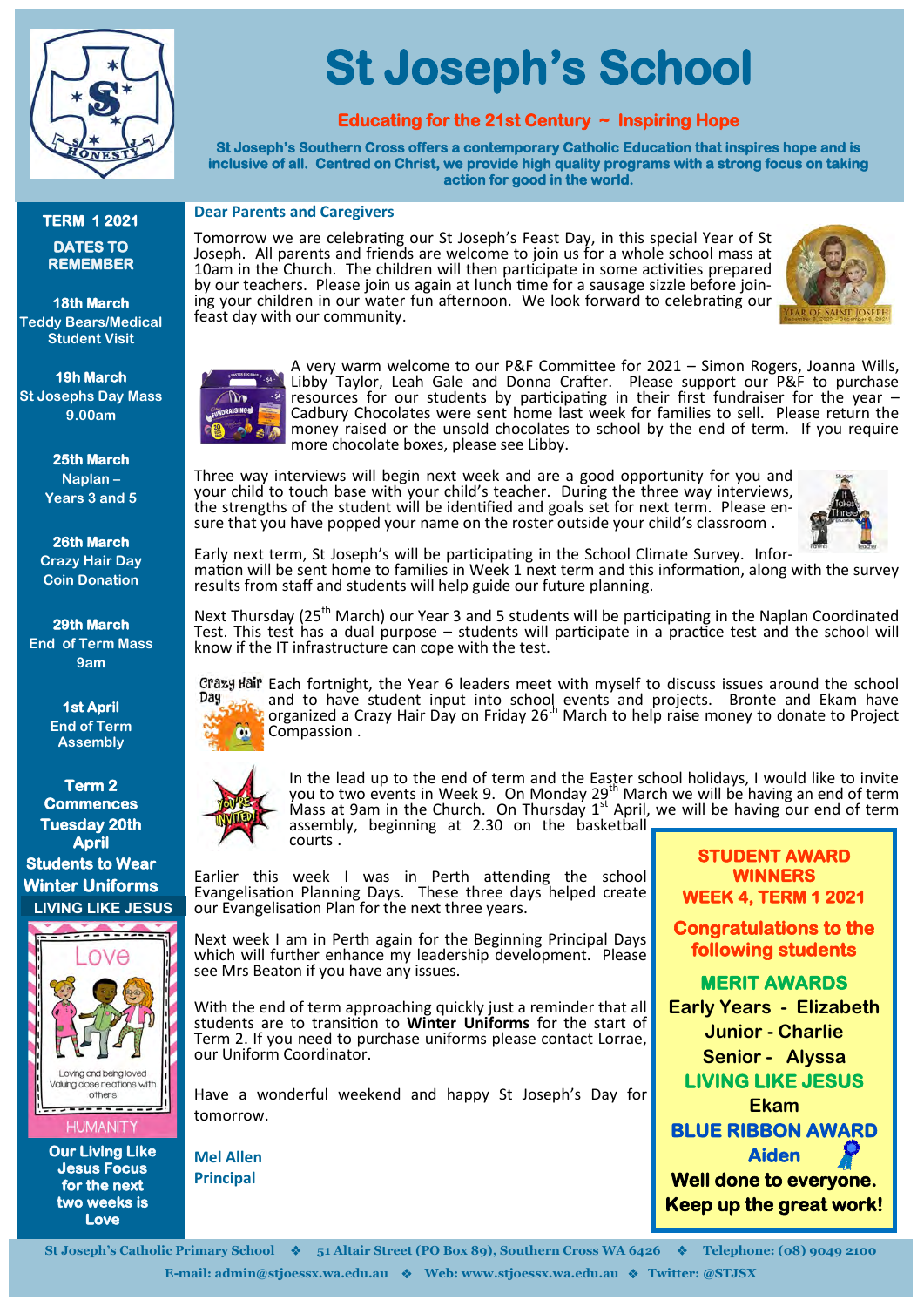

The Junior Room have had a very busy term so far! At the beginning of term, we all set ourselves some learning goals and we have been working very hard to achieve these goals.

We farewelled Oscar this week and we send him and his family all our best wishes!

In Math's we are learning to use different mental strategies that can be used when we are adding, subtracting and multiplying. Some of the skills that we have learnt so far are: counting on, doubling, friends of ten and the split strategy. We have looked at creating and collecting data for graphs and then we investigated and viewed the data we collected to find out more information relating to our topic.

We have been reading a variety of texts, and our reading and comprehension focus has been on predicting what our text or images might be about or what could happen next. We also been working on inferring; where we use clues in the story and our own knowledge to fill in the gaps and draw conclusions.

Our focus on writing this term has been Narratives. We have learnt that a narrative has a structure to make a good story flow and make it interesting for the reader. We are working on including interesting adjectives in our writing to describe people, places and objects to make our stories more exciting!

Our Religion lessons have been related to "Community" and how as followers of Jesus, when we participate in different communities we show love, care and respect to all people, especially to our families, friends and the Church.

We are really excited about St. Joseph's Day this Friday and hope to see you all for lunch and the water activities in the afternoon



*Core Values ~ We are honest and courageous and strive to follow in the footsteps of Jesus ~ We respect that we are all different and unique, and are willing to share our talents with others ~ We demonstrate fairness to all in our school community*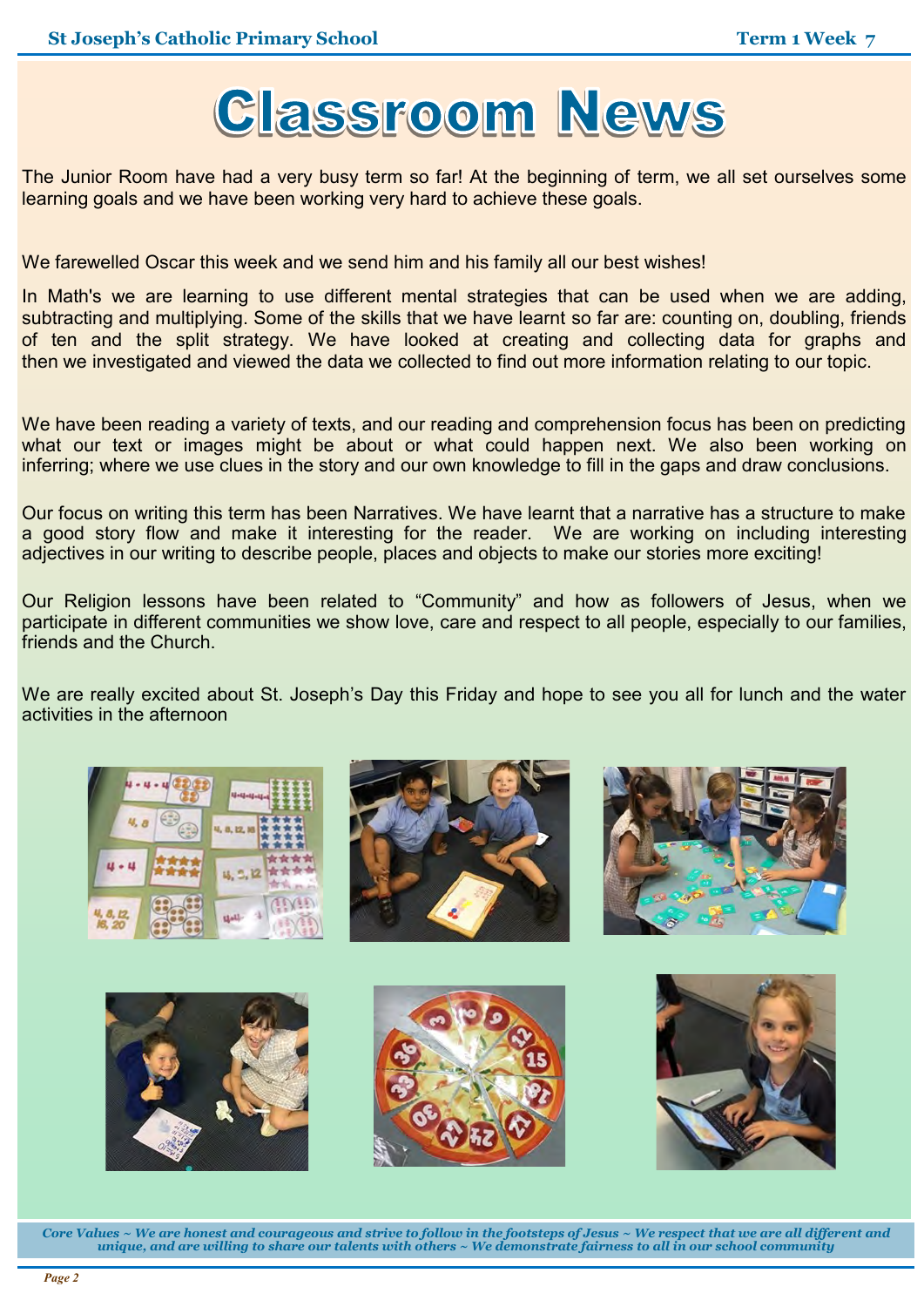# **Prayer of the Week**

**St Joseph watch over me and care for me just as you cared for the child Jesus; and by your help, may I come to know your Son, and so grow in strength and wisdom and the favour of God. Amen.**



#### **Reflection**

**Saint Joseph was the husband of the Blessed Virgin Mary and the foster-father of Jesus. He was a very good and patient man. Even though he never speaks in the Bible, Saint Joseph was a man of action. When God told him in a dream that it was okay to marry Mary, and when God told him to go to Egypt to save Jesus from Herod, Saint Joseph listened. He always obeyed God even though he did not always understand. Through his love and care for Jesus and Mary, Saint Joseph showed his love for God. Because he trusted God, Saint Joseph allowed Him to work in his life. Trusting God can be very hard, especially when we cannot see how our story will end or why God is asking us to do something. We can pray to Saint Joseph to help us trust God just as he did.** 

#### **EASTER SERVICE TIMES**

Fri 26 March 6:30pm - Stations of the Cross

Thurs 1 April 6:30pm - Mass of the Lord's Supper\*

Fri 2 April 3:00pm - Commemoration of the Lord's Passion\*

Sat 3 April 6:30pm - Easter Vigil Mass\*

Sun 4 April 8:30am - Easter Sunday Mass

\* live-stream available

# **COMMEMORATIVE PAVERS AND MEMORIAL GARDEN**

**St Joseph's School, in conjunction with our P&F Association, would again like to invite you to be a part of this exciting initiative, we would like to offer you the opportunity to purchase a personalised engraved brick pavers to be placed at the entrance of the school and will link in with the existing memorial garden and pavers.**

**These pavers are a timeless gesture, having your family remembered for years to come within the school grounds.**

**It is anticipated that orders will be placed at the end of Week 9 of Term 1 2021.** 

**Please share this initiative with past families and staff who have been a part of the St Joseph's Southern Cross community.** 

**Forms are available from the school website to complete electronically and download, as well as from the school office. Please email all completed forms to admin@stjoessx.wa.edu.au or post order forms to PO Box 89, Southern Cross 6426.** 

**If you have any questions, feel free to contact the school office on 9049 2100.**



# **Parish News**

**Our Lady of Montserrat Parish**

*Our parish warmly welcomes those who would like to become Catholic here in this place. In our parish, high school students and adults can present themselves for this of their* 

*own accord. Primary school students usually require at least 1 of their parent/ guardians to be Catholic (so that they will receive ongoing formation in the Catholic faith at home). Exceptions do take place from time to time, so the best thing to do for any interested families is to either contact us at the parish or register your interest with Ms Allen.*

**Weekend Mass Times**

**Saturday 6:30pm**

**Sunday 8:30am** 

**Phone : Southern Cross 9049 1049 (Friday to Sunday)**

**Kalgoorlie 9021 2100 (Monday - Thursday)**

**E-mail: kalgoorlie@perthcatholic.org.au** 

**Fr. Matthew, Fr. Stephen, Fr. Brennan and Fr. Jeffey**

*Core Values ~ We engage in active learning in a safe and collaborative environment ~ We challenge, motivate and encourage everyone to reach their potential ~ We play our role in protecting God's environment to promote a sustainable future for all*